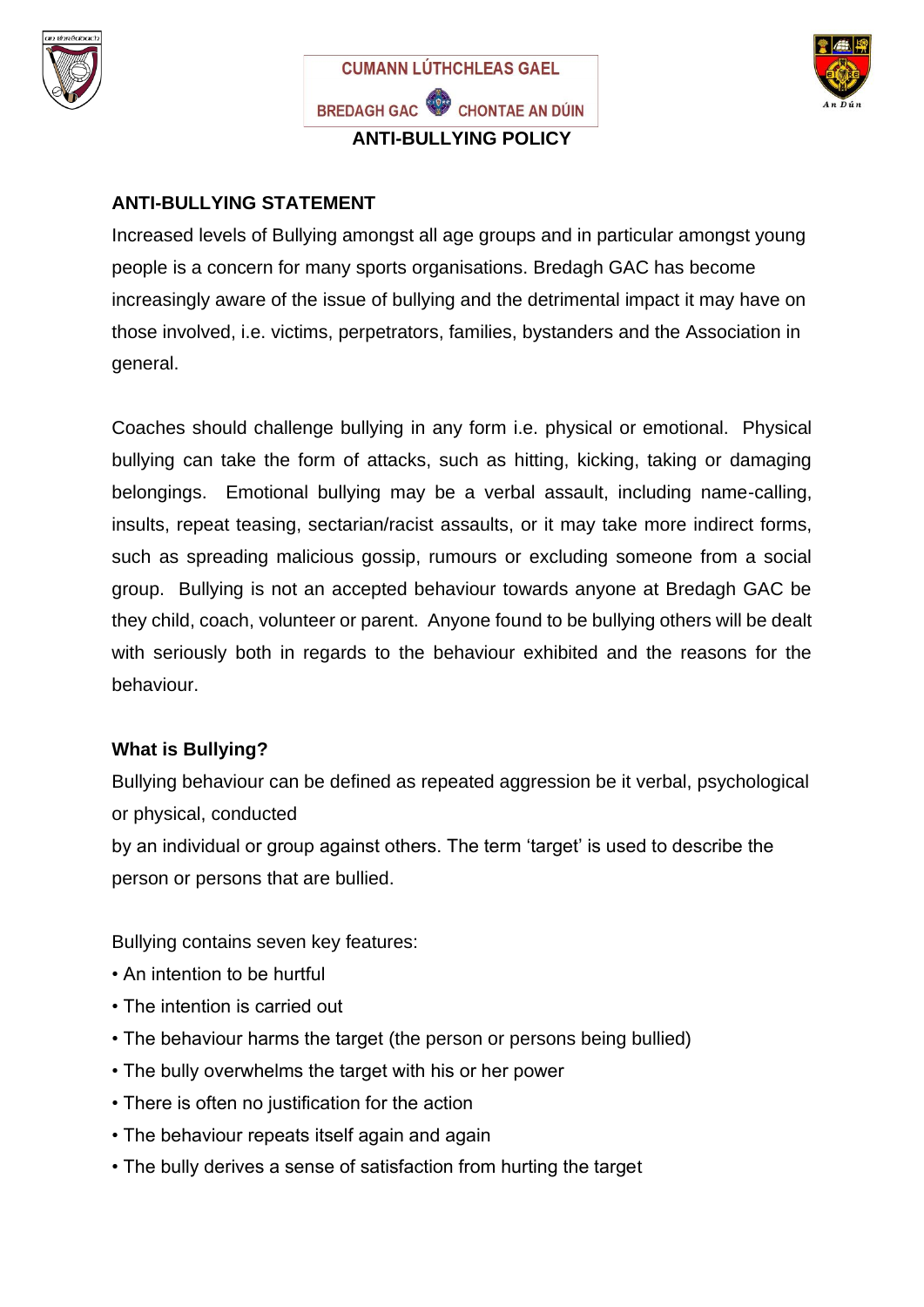





### **Guidance Notes for Dealing with Allegations of bullying**

There are a number of forms or types of bullying which may take place in a sports context including:

• Direct bullying – where the behaviour is obvious and bystanders are aware of it,

e.g. physical or verbal bullying

• Indirect bullying – where the behaviour is more difficult to recognise, e.g. intimidation or isolation

• Verbal bullying – including slandering, ridiculing, slagging, sarcasm, abusive telephone calls, name calling etc.

• Physical bullying- including pushing, striking, shoving, assaults, damage to person's property and theft.

• Gesture bullying – including non-verbal gestures/glances which can convey threatening or frightening messages/intent.

• E-bullying/Cyber-bullying – using web pages, emails, text etc. to abuse, intimidate and attack others, either directly or indirectly.

• Relational bullying – behaviour which sets out to deliberately damage another person's friendship or feelings of inclusion in a friendship group, e.g. exclusion, isolation etc.

• Extortion – the deliberate extortion of money or other items of property accompanied by threats.

• Homophobic bullying – bullying that is typically aimed at young people who are or who are perceived to be gay, lesbian or bisexual. It can include name calling, isolation and violence.

• Racial bullying – can be expressed physically, socially or psychologically when one is labelled negatively as being different from others according to one's race and could also include taunting, gesturing or graffiti.

• Mobbing – This means that the target is being bullied by a group of perpetrators and not just one perpetrator.

• Sexual – unwanted physical contact, sexually abusive comments.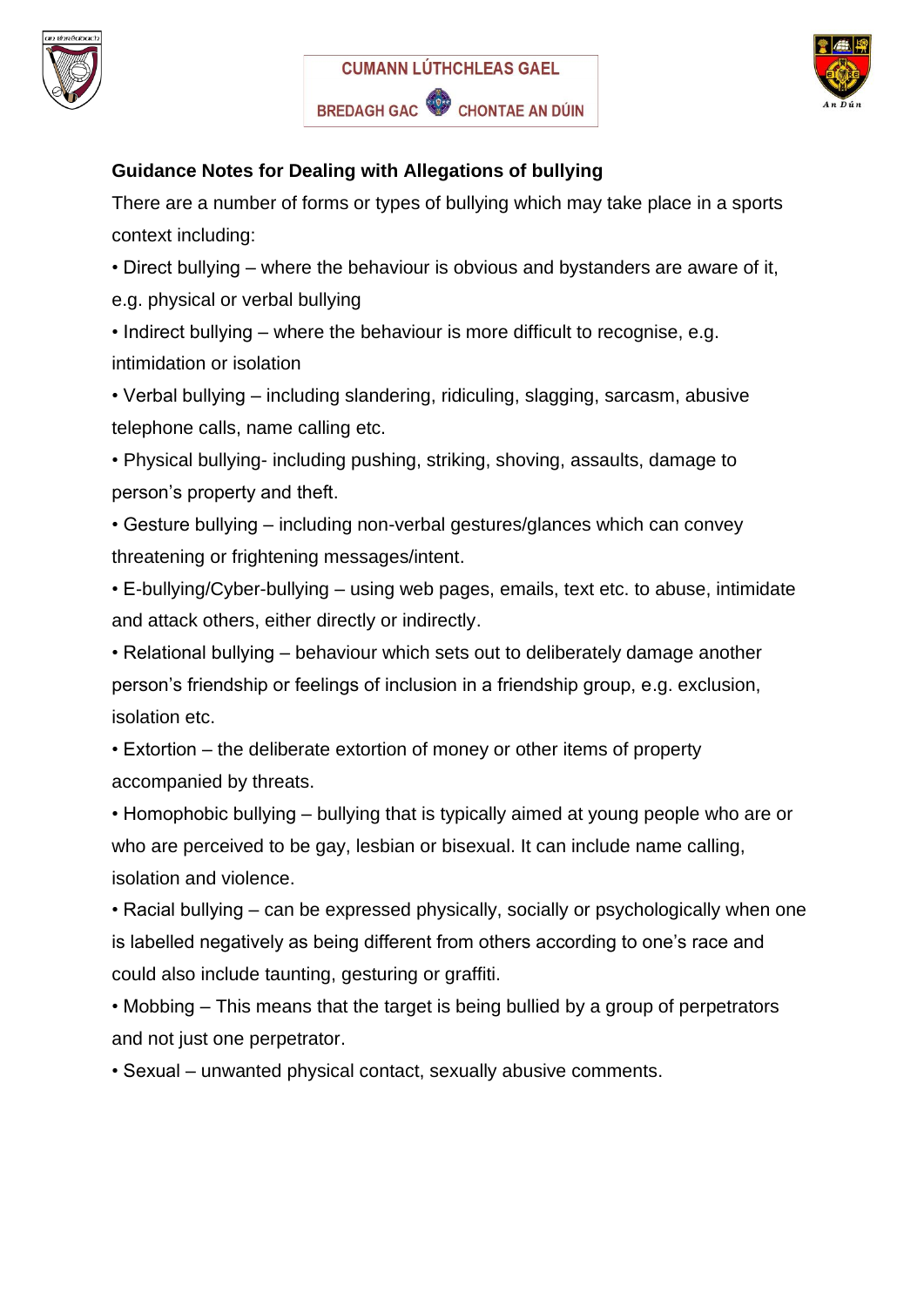

#### **CUMANN LÚTHCHLEAS GAEL**



# BREDAGH GAC CHONTAE AN DÚIN

All types and forms of Bullying are unacceptable. Bullying behaviour may take place in any setting whether it is in schools, the home or in a sporting environment. Instances of Bullying in a sporting environment, as with many other forms of social interaction by young people, may be carried out by other children, younger or older, by children individually or as part of a group or by an adult or adults involved in the club. Indeed a child may be suffering from Bullying outside of their participation in the GAA but the actions suffered may still impinge upon the child's participation in GAA club activities and games.

Bullying is a 'whole organisation matter' and as such requires a 'whole organisation' approach. This means that any anti-bullying approach should step beyond those children and young people and sports leaders who are directly involved and take account of everyone in the organisation or club, as they all have a part to play in countering bullying.

#### **The Individual**

- Respect every child's need for, and rights to, a play environment where safety, security, praise, recognition and opportunity for taking responsibility are available.
- Respect for every individual's feelings and views.
- Recognise that everyone is important and that our differences make each of us special.
- Show appreciation of others by acknowledging individual qualities, contributions and progress.
- Ensure safety by having rules and practices carefully explained and displayed for all to see.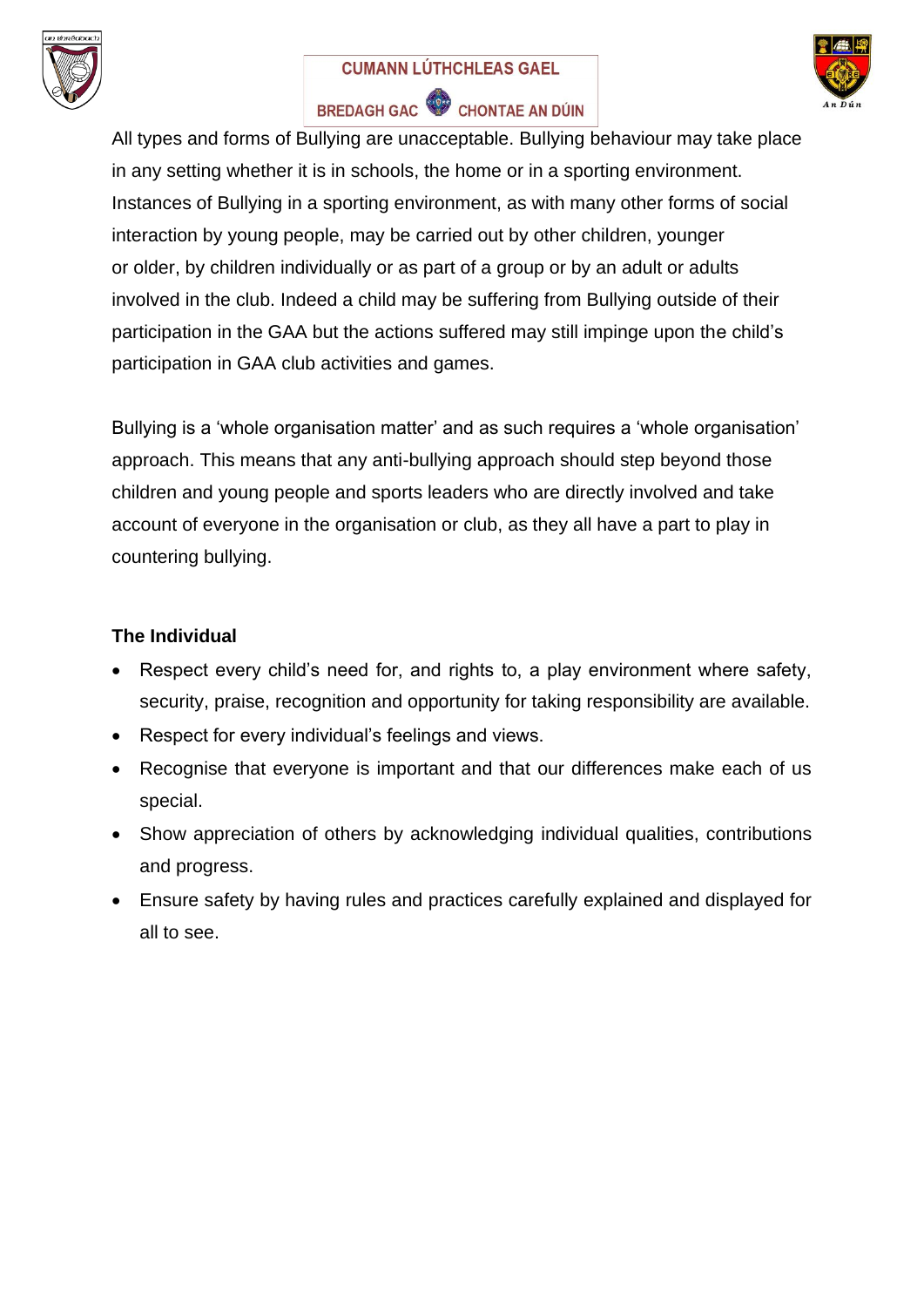





# **Bullying**

- Bullying will not be accepted or condoned. All forms of bullying will be addressed. Bullying can include:
	- physical pushing, kicking, hitting, pinching etc
	- name calling, sarcasm, spreading rumours, persistent teasing and emotional torment through ridicule, humiliation and the continual ignoring of individuals
	- sectarian/racial taunts, graffiti, gestures
	- sexual comments and /or suggestions
	- unwanted physical contact.
- Children from ethnic minorities, disabled children, young people who are gay or lesbian, or those with learning difficulties are more vulnerable to this form of abuse and may well be targeted.
- Everybody has the responsibility to work together to stop bullying the child, the parent, the coach, the sport's official.
- Appropriate forums will be established within the club, including children, parents & coaches, to address, monitor and stop bullying.
- Commitment to the early identification of bullying and prompt, collective action to deal with it.
- Policy and practice should be agreed through consultation with the club, parents and children.
- Children should be encouraged to take a role in stopping bullying in the club.
- Policy and practice should be reviewed regularly in the light of changing needs and changes adopted by other agencies (e.g. schools).
- Coaches will have access to appropriately trained staff for support when dealing with bullying.

# **Support to the Child**

- Children should know who will listen to and support them.
- Any advice and assistance should be given by an experienced coach.
- Children should have access to Helpline numbers.
- Children should be told what is being recorded, in what context and why